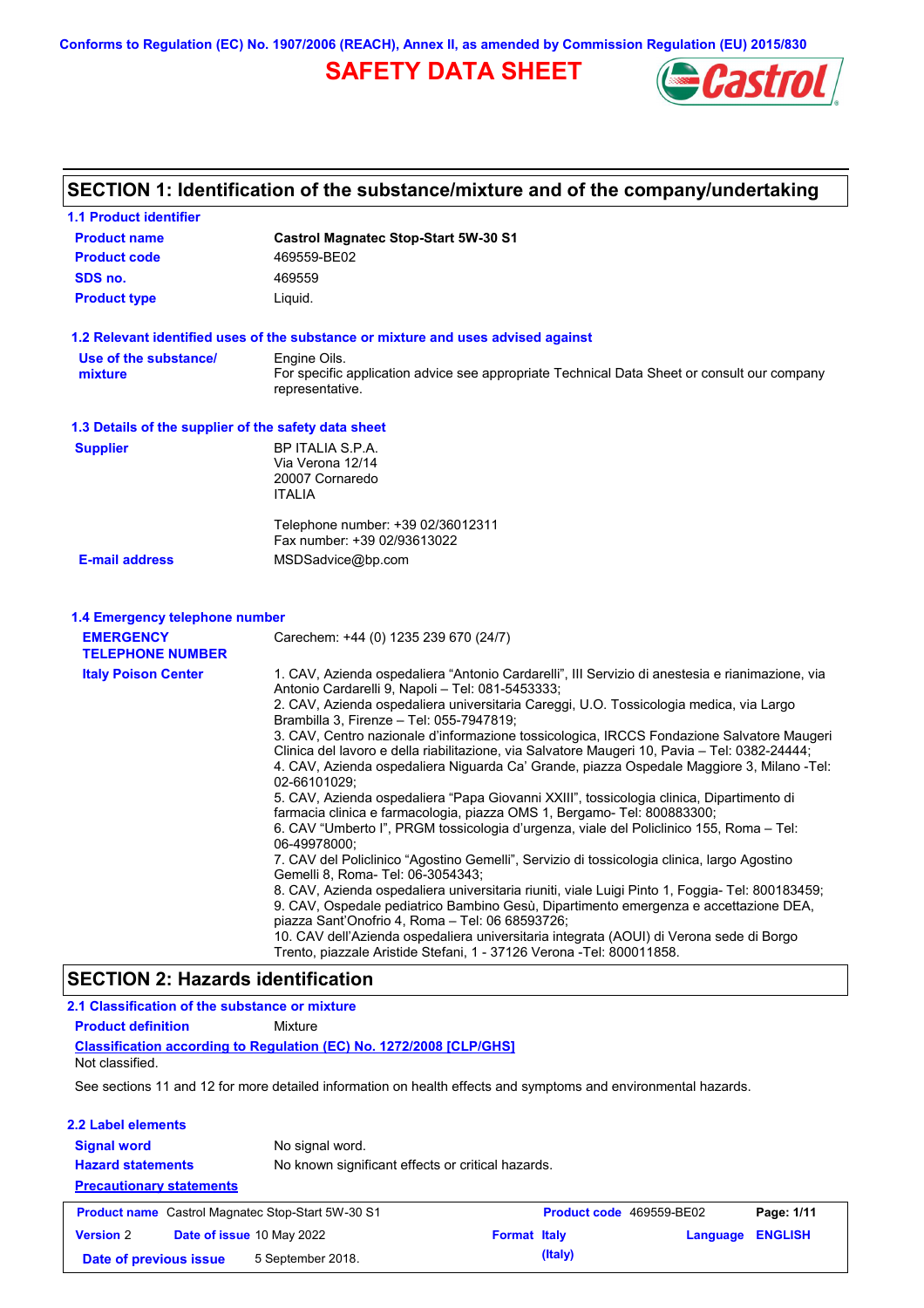# **SECTION 2: Hazards identification**

| <b>Prevention</b>                                                                                                                                        | Not applicable.                                                                                                                                                                                                                 |
|----------------------------------------------------------------------------------------------------------------------------------------------------------|---------------------------------------------------------------------------------------------------------------------------------------------------------------------------------------------------------------------------------|
| <b>Response</b>                                                                                                                                          | Not applicable.                                                                                                                                                                                                                 |
| <b>Storage</b>                                                                                                                                           | Not applicable.                                                                                                                                                                                                                 |
| <b>Disposal</b>                                                                                                                                          | Not applicable.                                                                                                                                                                                                                 |
| <b>Supplemental label</b><br>elements                                                                                                                    | Contains C14-16-18 Alkyl phenol. May produce an allergic reaction. Safety data sheet<br>available on request.                                                                                                                   |
| EU Regulation (EC) No. 1907/2006 (REACH)                                                                                                                 |                                                                                                                                                                                                                                 |
| <b>Annex XVII - Restrictions</b><br>on the manufacture,<br>placing on the market<br>and use of certain<br>dangerous substances,<br>mixtures and articles | Not applicable.                                                                                                                                                                                                                 |
| <b>Special packaging requirements</b>                                                                                                                    |                                                                                                                                                                                                                                 |
| <b>Containers to be fitted</b><br>with child-resistant<br>fastenings                                                                                     | Not applicable.                                                                                                                                                                                                                 |
| <b>Tactile warning of danger</b>                                                                                                                         | Not applicable.                                                                                                                                                                                                                 |
| 2.3 Other hazards                                                                                                                                        |                                                                                                                                                                                                                                 |
| <b>Results of PBT and vPvB</b><br>assessment                                                                                                             | Product does not meet the criteria for PBT or vPvB according to Regulation (EC) No. 1907/2006,<br>Annex XIII.                                                                                                                   |
| <b>Product meets the criteria</b><br>for PBT or vPvB according<br>to Regulation (EC) No.<br>1907/2006, Annex XIII                                        | This mixture does not contain any substances that are assessed to be a PBT or a vPvB.                                                                                                                                           |
| Other hazards which do<br>not result in classification                                                                                                   | Defatting to the skin.<br><b>USED ENGINE OILS</b><br>Used engine oil may contain hazardous components which have the potential to cause skin<br>cancer.<br>See Toxicological Information, section 11 of this Safety Data Sheet. |

## **SECTION 3: Composition/information on ingredients**

| <b>3.2 Mixtures</b>                                                                    |                                                                                        |            |                                               |             |
|----------------------------------------------------------------------------------------|----------------------------------------------------------------------------------------|------------|-----------------------------------------------|-------------|
| <b>Product definition</b>                                                              | Mixture                                                                                |            |                                               |             |
| Mighly refined base oil (IP 346 DMSO extract < 3%). Proprietary performance additives. |                                                                                        |            |                                               |             |
| <b>Product/ingredient</b><br>name                                                      | <b>Identifiers</b>                                                                     | $\%$       | <b>Regulation (EC) No.</b><br>1272/2008 [CLP] | <b>Type</b> |
| <b>Zubricating oils (petroleum), C20-50,</b><br>hydrotreated neutral oil-based         | REACH #: 01-2119474889-13<br>EC: 276-738-4<br>$CAS: 72623-87-1$<br>Index: 649-483-00-5 | ≥25 - ≤50  | Asp. Tox. 1, H304                             | $[1]$       |
| C14-16-18 Alkyl phenol                                                                 | REACH #: 01-2119498288-19                                                              | $\leq 0.3$ | Skin Sens, 1B, H317<br>STOT RE 2, H373        | $[1]$       |

#### **See Section 16 for the full text of the H statements declared above.**

Type

[1] Substance classified with a health or environmental hazard

[2] Substance with a workplace exposure limit

[3] Substance meets the criteria for PBT according to Regulation (EC) No. 1907/2006, Annex XIII

[4] Substance meets the criteria for vPvB according to Regulation (EC) No. 1907/2006, Annex XIII

[5] Substance of equivalent concern

[6] Additional disclosure due to company policy

Occupational exposure limits, if available, are listed in Section 8.

| <b>Product name</b> Castrol Magnatec Stop-Start 5W-30 S1 |  |                                  | <b>Product code</b> 469559-BE02 |         | Page: 2/11              |  |
|----------------------------------------------------------|--|----------------------------------|---------------------------------|---------|-------------------------|--|
| <b>Version 2</b>                                         |  | <b>Date of issue 10 May 2022</b> | <b>Format Italy</b>             |         | <b>Language ENGLISH</b> |  |
| Date of previous issue                                   |  | 5 September 2018.                |                                 | (Italy) |                         |  |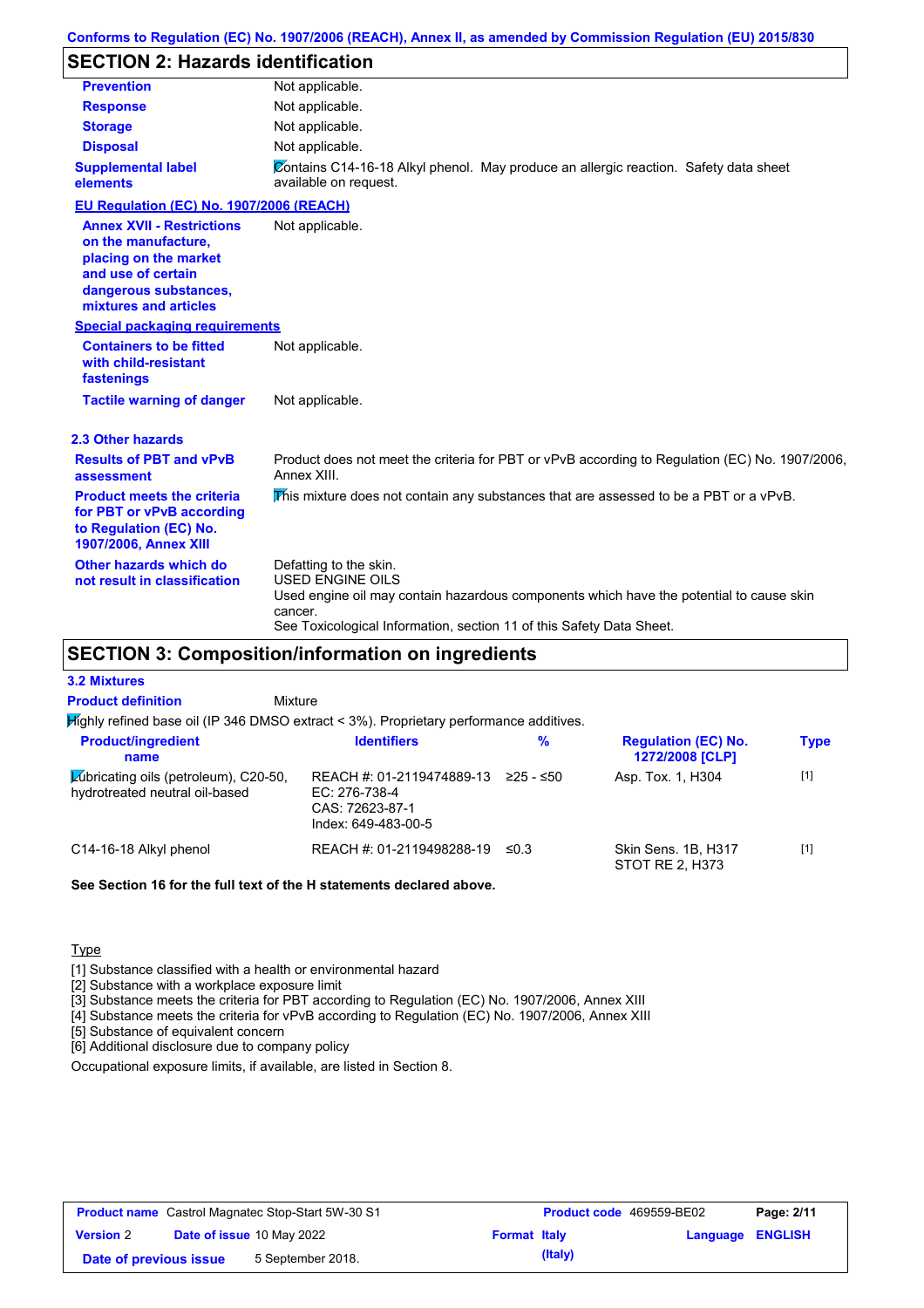## **SECTION 4: First aid measures**

| <b>4.1 Description of first aid measures</b> |                                                                                                                                                                                                                                                              |
|----------------------------------------------|--------------------------------------------------------------------------------------------------------------------------------------------------------------------------------------------------------------------------------------------------------------|
| <b>Eye contact</b>                           | In case of contact, immediately flush eyes with plenty of water for at least 15 minutes. Eyelids<br>should be held away from the eyeball to ensure thorough rinsing. Check for and remove any<br>contact lenses. Get medical attention.                      |
| <b>Skin contact</b>                          | Wash skin thoroughly with soap and water or use recognised skin cleanser. Remove<br>contaminated clothing and shoes. Wash clothing before reuse. Clean shoes thoroughly before<br>reuse. Get medical attention if irritation develops.                       |
| <b>Inhalation</b>                            | $\mathbf F$ inhaled, remove to fresh air. In case of inhalation of decomposition products in a fire,<br>symptoms may be delayed. The exposed person may need to be kept under medical<br>surveillance for 48 hours. Get medical attention if symptoms occur. |
| <b>Ingestion</b>                             | Do not induce vomiting unless directed to do so by medical personnel. Get medical attention if<br>symptoms occur.                                                                                                                                            |
| <b>Protection of first-aiders</b>            | No action shall be taken involving any personal risk or without suitable training.                                                                                                                                                                           |

#### **4.2 Most important symptoms and effects, both acute and delayed**

See Section 11 for more detailed information on health effects and symptoms.

| <b>Potential acute health effects</b> |                                                                                                                            |
|---------------------------------------|----------------------------------------------------------------------------------------------------------------------------|
| <b>Inhalation</b>                     | <b>Exposure to decomposition products may cause a health hazard. Serious effects may be</b><br>delayed following exposure. |
| <b>Ingestion</b>                      | No known significant effects or critical hazards.                                                                          |
| <b>Skin contact</b>                   | Defatting to the skin. May cause skin dryness and irritation.                                                              |
| Eye contact                           | No known significant effects or critical hazards.                                                                          |
|                                       | Delayed and immediate effects as well as chronic effects from short and long-term exposure                                 |
| <b>Inhalation</b>                     | Overexposure to the inhalation of airborne droplets or aerosols may cause irritation of the<br>respiratory tract.          |
| <b>Ingestion</b>                      | Ingestion of large quantities may cause nausea and diarrhoea.                                                              |
| <b>Skin contact</b>                   | Prolonged or repeated contact can defat the skin and lead to irritation and/or dermatitis.                                 |
| Eye contact                           | Potential risk of transient stinging or redness if accidental eye contact occurs.                                          |

#### **4.3 Indication of any immediate medical attention and special treatment needed**

Notes to physician **Treatment should in general be symptomatic and directed to relieving any effects.** In case of inhalation of decomposition products in a fire, symptoms may be delayed. The exposed person may need to be kept under medical surveillance for 48 hours.

# **SECTION 5: Firefighting measures**

| 5.1 Extinguishing media                                                                                                    |                                                                                                                                                                                                                                                                                                                                                                   |  |  |
|----------------------------------------------------------------------------------------------------------------------------|-------------------------------------------------------------------------------------------------------------------------------------------------------------------------------------------------------------------------------------------------------------------------------------------------------------------------------------------------------------------|--|--|
| In case of fire, use foam, dry chemical or carbon dioxide extinguisher or spray.<br><b>Suitable extinguishing</b><br>media |                                                                                                                                                                                                                                                                                                                                                                   |  |  |
| <b>Unsuitable extinguishing</b><br>media                                                                                   | Do not use water jet. The use of a water jet may cause the fire to spread by splashing the<br>burning product.                                                                                                                                                                                                                                                    |  |  |
| 5.2 Special hazards arising from the substance or mixture                                                                  |                                                                                                                                                                                                                                                                                                                                                                   |  |  |
| <b>Hazards from the</b><br>substance or mixture                                                                            | In a fire or if heated, a pressure increase will occur and the container may burst.                                                                                                                                                                                                                                                                               |  |  |
| <b>Hazardous combustion</b><br>products                                                                                    | Combustion products may include the following:<br>carbon oxides (CO, CO <sub>2</sub> ) (carbon monoxide, carbon dioxide)<br>metal oxide/oxides<br>nitrogen oxides (NO, NO <sub>2</sub> etc.)                                                                                                                                                                      |  |  |
| 5.3 Advice for firefighters                                                                                                |                                                                                                                                                                                                                                                                                                                                                                   |  |  |
| <b>Special precautions for</b><br>fire-fighters                                                                            | No action shall be taken involving any personal risk or without suitable training. Promptly<br>isolate the scene by removing all persons from the vicinity of the incident if there is a fire.                                                                                                                                                                    |  |  |
| <b>Special protective</b><br>equipment for fire-fighters                                                                   | Fire-fighters should wear appropriate protective equipment and self-contained breathing<br>apparatus (SCBA) with a full face-piece operated in positive pressure mode. Clothing for fire-<br>fighters (including helmets, protective boots and gloves) conforming to European standard EN<br>469 will provide a basic level of protection for chemical incidents. |  |  |

| <b>Product name</b> Castrol Magnatec Stop-Start 5W-30 S1 |  |                                  | <b>Product code</b> 469559-BE02 |         | Page: 3/11              |  |
|----------------------------------------------------------|--|----------------------------------|---------------------------------|---------|-------------------------|--|
| <b>Version 2</b>                                         |  | <b>Date of issue 10 May 2022</b> | <b>Format Italy</b>             |         | <b>Language ENGLISH</b> |  |
| Date of previous issue                                   |  | 5 September 2018.                |                                 | (Italy) |                         |  |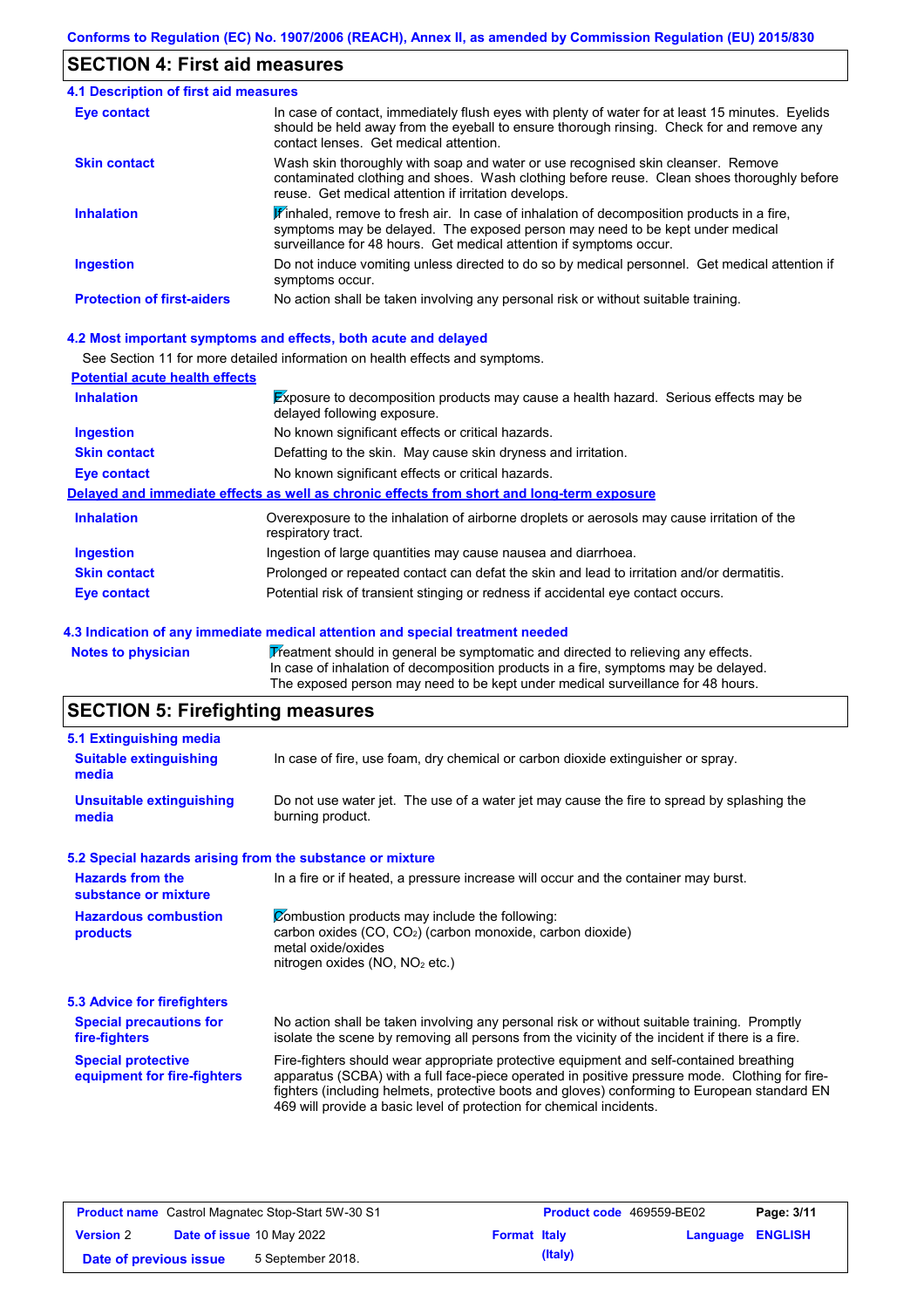#### **SECTION 6: Accidental release measures**

|                                                          | 6.1 Personal precautions, protective equipment and emergency procedures                                                                                                                                                                                                                                                                                                                        |
|----------------------------------------------------------|------------------------------------------------------------------------------------------------------------------------------------------------------------------------------------------------------------------------------------------------------------------------------------------------------------------------------------------------------------------------------------------------|
| For non-emergency<br>personnel                           | No action shall be taken involving any personal risk or without suitable training. Evacuate<br>surrounding areas. Keep unnecessary and unprotected personnel from entering. Do not touch<br>or walk through spilt material. Floors may be slippery; use care to avoid falling. Put on<br>appropriate personal protective equipment.                                                            |
| For emergency responders                                 | If specialised clothing is required to deal with the spillage, take note of any information in<br>Section 8 on suitable and unsuitable materials. See also the information in "For non-<br>emergency personnel".                                                                                                                                                                               |
| <b>6.2 Environmental</b><br>precautions                  | Avoid dispersal of spilt material and runoff and contact with soil, waterways, drains and sewers.<br>Inform the relevant authorities if the product has caused environmental pollution (sewers,<br>waterways, soil or air).                                                                                                                                                                    |
| 6.3 Methods and material for containment and cleaning up |                                                                                                                                                                                                                                                                                                                                                                                                |
| <b>Small spill</b>                                       | Stop leak if without risk. Move containers from spill area. Absorb with an inert material and<br>place in an appropriate waste disposal container. Dispose of via a licensed waste disposal<br>contractor.                                                                                                                                                                                     |
| <b>Large spill</b>                                       | Stop leak if without risk. Move containers from spill area. Prevent entry into sewers, water<br>courses, basements or confined areas. Contain and collect spillage with non-combustible,<br>absorbent material e.g. sand, earth, vermiculite or diatomaceous earth and place in container<br>for disposal according to local regulations. Dispose of via a licensed waste disposal contractor. |
| 6.4 Reference to other<br><b>sections</b>                | See Section 1 for emergency contact information.<br>See Section 5 for firefighting measures.<br>See Section 8 for information on appropriate personal protective equipment.<br>See Section 12 for environmental precautions.<br>See Section 13 for additional waste treatment information.                                                                                                     |
| <b>SECTION 7: Handling and storage</b>                   |                                                                                                                                                                                                                                                                                                                                                                                                |

## **7.1 Precautions for safe handling**

| 7.1 Precautions for safe handling                                                    |                                                                                                                                                                                                                                                                                                                                                                                                                                                                                          |  |
|--------------------------------------------------------------------------------------|------------------------------------------------------------------------------------------------------------------------------------------------------------------------------------------------------------------------------------------------------------------------------------------------------------------------------------------------------------------------------------------------------------------------------------------------------------------------------------------|--|
| <b>Protective measures</b>                                                           | Put on appropriate personal protective equipment.                                                                                                                                                                                                                                                                                                                                                                                                                                        |  |
| <b>Advice on general</b><br>occupational hygiene                                     | Eating, drinking and smoking should be prohibited in areas where this material is handled,<br>stored and processed. Wash thoroughly after handling. Remove contaminated clothing and<br>protective equipment before entering eating areas. See also Section 8 for additional<br>information on hygiene measures.                                                                                                                                                                         |  |
| <b>7.2 Conditions for safe</b><br>storage, including any<br><i>incompatibilities</i> | Store in accordance with local regulations. Store in a dry, cool and well-ventilated area, away<br>from incompatible materials (see Section 10). Keep away from heat and direct sunlight. Keep<br>container tightly closed and sealed until ready for use. Containers that have been opened must<br>be carefully resealed and kept upright to prevent leakage. Store and use only in equipment/<br>containers designed for use with this product. Do not store in unlabelled containers. |  |
| <b>Not suitable</b>                                                                  | Prolonged exposure to elevated temperature.                                                                                                                                                                                                                                                                                                                                                                                                                                              |  |
| 7.3 Specific end use(s)                                                              |                                                                                                                                                                                                                                                                                                                                                                                                                                                                                          |  |
| <b>Recommendations</b>                                                               | See section 1.2 and Exposure scenarios in annex, if applicable.                                                                                                                                                                                                                                                                                                                                                                                                                          |  |
|                                                                                      | <b>SECTION 8: Exposure controls/personal protection</b>                                                                                                                                                                                                                                                                                                                                                                                                                                  |  |
| <b>8.1 Control parameters</b>                                                        |                                                                                                                                                                                                                                                                                                                                                                                                                                                                                          |  |
| <b>Occupational exposure limits</b><br>No exposure limit value known.                |                                                                                                                                                                                                                                                                                                                                                                                                                                                                                          |  |
|                                                                                      |                                                                                                                                                                                                                                                                                                                                                                                                                                                                                          |  |

Whilst specific OELs for certain components may be shown in this section, other components may be present in any mist, vapour or dust produced. Therefore, the specific OELs may not be applicable to the product as a whole and are provided for guidance only.

**Recommended monitoring procedures** If this product contains ingredients with exposure limits, personal, workplace atmosphere or biological monitoring may be required to determine the effectiveness of the ventilation or other control measures and/or the necessity to use respiratory protective equipment. Reference should be made to monitoring standards, such as the following: European Standard EN 689 (Workplace atmospheres - Guidance for the assessment of exposure by inhalation to chemical agents for comparison with limit values and measurement strategy) European Standard EN 14042 (Workplace atmospheres - Guide for the application and use of procedures for the assessment of exposure to chemical and biological agents) European Standard EN 482 (Workplace atmospheres - General requirements for the performance of procedures for the measurement of chemical agents) Reference to national guidance documents for methods for the determination of hazardous substances will also be required.

#### **Derived No Effect Level**

| <b>Product name</b> Castrol Magnatec Stop-Start 5W-30 S1 |  |                                  | <b>Product code</b> 469559-BE02 |         | Page: 4/11              |  |
|----------------------------------------------------------|--|----------------------------------|---------------------------------|---------|-------------------------|--|
| <b>Version 2</b>                                         |  | <b>Date of issue 10 May 2022</b> | <b>Format Italy</b>             |         | <b>Language ENGLISH</b> |  |
| Date of previous issue                                   |  | 5 September 2018.                |                                 | (Italy) |                         |  |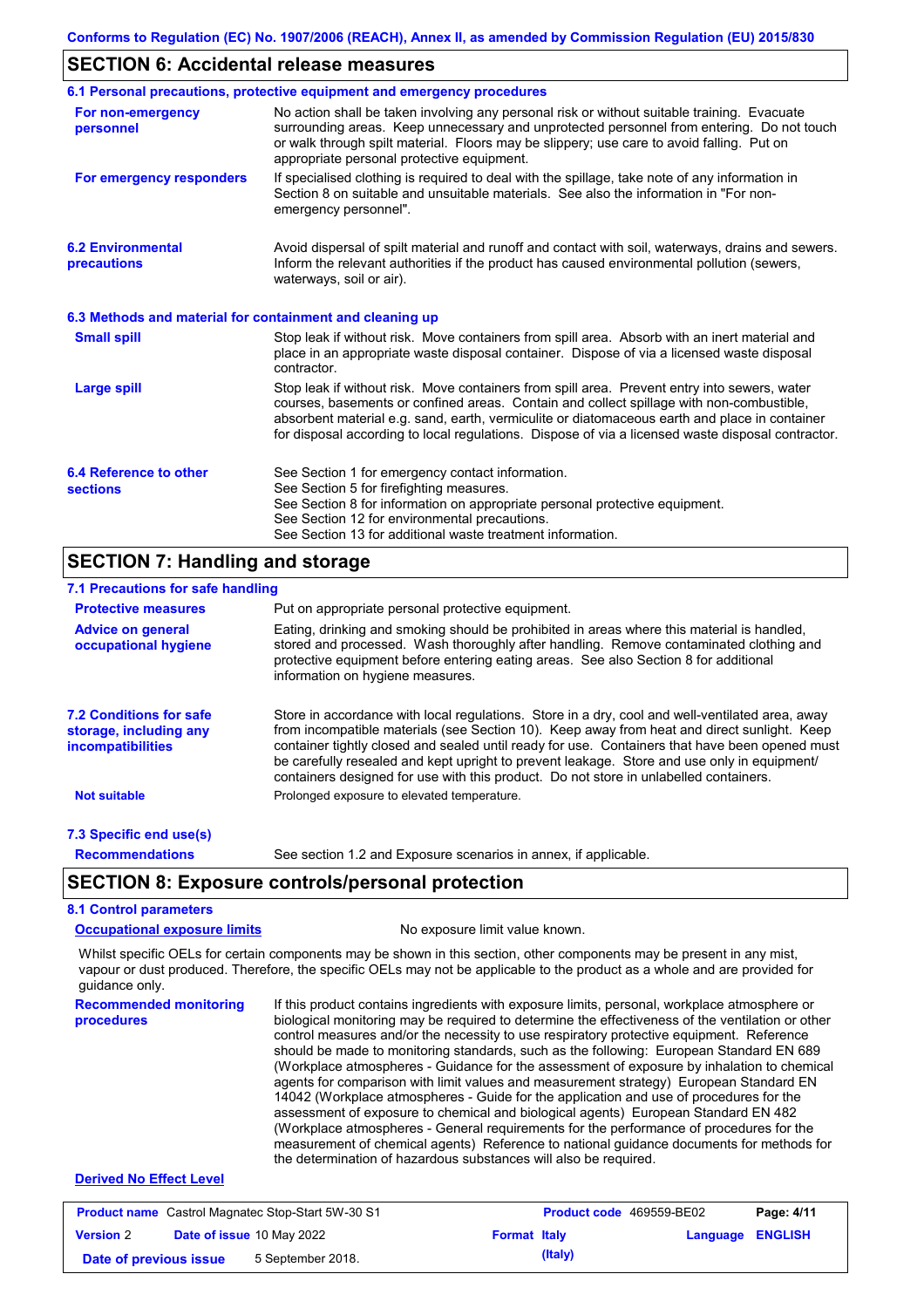# **SECTION 8: Exposure controls/personal protection**

No DNELs/DMELs available.

#### **Predicted No Effect Concentration**

No PNECs available

| <b>8.2 Exposure controls</b>                      |                                                                                                                                                                                                                                                                                                                                                                                                                                                                                                                                                                                                                                                                                                                                                                                                                                                                                                                                                                                                         |
|---------------------------------------------------|---------------------------------------------------------------------------------------------------------------------------------------------------------------------------------------------------------------------------------------------------------------------------------------------------------------------------------------------------------------------------------------------------------------------------------------------------------------------------------------------------------------------------------------------------------------------------------------------------------------------------------------------------------------------------------------------------------------------------------------------------------------------------------------------------------------------------------------------------------------------------------------------------------------------------------------------------------------------------------------------------------|
| <b>Appropriate engineering</b><br><b>controls</b> | Provide exhaust ventilation or other engineering controls to keep the relevant airborne<br>concentrations below their respective occupational exposure limits.<br>All activities involving chemicals should be assessed for their risks to health, to ensure<br>exposures are adequately controlled. Personal protective equipment should only be considered<br>after other forms of control measures (e.g. engineering controls) have been suitably evaluated.<br>Personal protective equipment should conform to appropriate standards, be suitable for use, be<br>kept in good condition and properly maintained.<br>Your supplier of personal protective equipment should be consulted for advice on selection and<br>appropriate standards. For further information contact your national organisation for standards.<br>The final choice of protective equipment will depend upon a risk assessment. It is important to<br>ensure that all items of personal protective equipment are compatible. |
| <b>Individual protection measures</b>             |                                                                                                                                                                                                                                                                                                                                                                                                                                                                                                                                                                                                                                                                                                                                                                                                                                                                                                                                                                                                         |
| <b>Hygiene measures</b>                           | Wash hands, forearms and face thoroughly after handling chemical products, before eating,<br>smoking and using the lavatory and at the end of the working period. Ensure that eyewash<br>stations and safety showers are close to the workstation location.                                                                                                                                                                                                                                                                                                                                                                                                                                                                                                                                                                                                                                                                                                                                             |
| <b>Respiratory protection</b>                     | In case of insufficient ventilation, wear suitable respiratory equipment.<br>The correct choice of respiratory protection depends upon the chemicals being handled, the<br>conditions of work and use, and the condition of the respiratory equipment. Safety procedures<br>should be developed for each intended application. Respiratory protection equipment should<br>therefore be chosen in consultation with the supplier/manufacturer and with a full assessment<br>of the working conditions.                                                                                                                                                                                                                                                                                                                                                                                                                                                                                                   |
| <b>Eye/face protection</b>                        | Safety glasses with side shields.                                                                                                                                                                                                                                                                                                                                                                                                                                                                                                                                                                                                                                                                                                                                                                                                                                                                                                                                                                       |
| <b>Skin protection</b>                            |                                                                                                                                                                                                                                                                                                                                                                                                                                                                                                                                                                                                                                                                                                                                                                                                                                                                                                                                                                                                         |
| <b>Hand protection</b>                            | <b>General Information:</b>                                                                                                                                                                                                                                                                                                                                                                                                                                                                                                                                                                                                                                                                                                                                                                                                                                                                                                                                                                             |
|                                                   | Because specific work environments and material handling practices vary, safety procedures<br>should be developed for each intended application. The correct choice of protective gloves<br>depends upon the chemicals being handled, and the conditions of work and use. Most gloves<br>provide protection for only a limited time before they must be discarded and replaced (even the<br>best chemically resistant gloves will break down after repeated chemical exposures).                                                                                                                                                                                                                                                                                                                                                                                                                                                                                                                        |
|                                                   | Gloves should be chosen in consultation with the supplier / manufacturer and taking account of<br>a full assessment of the working conditions.                                                                                                                                                                                                                                                                                                                                                                                                                                                                                                                                                                                                                                                                                                                                                                                                                                                          |
|                                                   | Recommended: Nitrile gloves.<br><b>Breakthrough time:</b>                                                                                                                                                                                                                                                                                                                                                                                                                                                                                                                                                                                                                                                                                                                                                                                                                                                                                                                                               |
|                                                   | Breakthrough time data are generated by glove manufacturers under laboratory test conditions<br>and represent how long a glove can be expected to provide effective permeation resistance. It<br>is important when following breakthrough time recommendations that actual workplace<br>conditions are taken into account. Always consult with your glove supplier for up-to-date<br>technical information on breakthrough times for the recommended glove type.<br>Our recommendations on the selection of gloves are as follows:                                                                                                                                                                                                                                                                                                                                                                                                                                                                      |
|                                                   | Continuous contact:                                                                                                                                                                                                                                                                                                                                                                                                                                                                                                                                                                                                                                                                                                                                                                                                                                                                                                                                                                                     |
|                                                   | Gloves with a minimum breakthrough time of 240 minutes, or >480 minutes if suitable gloves<br>can be obtained.<br>If suitable gloves are not available to offer that level of protection, gloves with shorter<br>breakthrough times may be acceptable as long as appropriate glove maintenance and<br>replacement regimes are determined and adhered to.                                                                                                                                                                                                                                                                                                                                                                                                                                                                                                                                                                                                                                                |
|                                                   | Short-term / splash protection:                                                                                                                                                                                                                                                                                                                                                                                                                                                                                                                                                                                                                                                                                                                                                                                                                                                                                                                                                                         |
|                                                   | Recommended breakthrough times as above.<br>It is recognised that for short-term, transient exposures, gloves with shorter breakthrough times<br>may commonly be used. Therefore, appropriate maintenance and replacement regimes must<br>be determined and rigorously followed.                                                                                                                                                                                                                                                                                                                                                                                                                                                                                                                                                                                                                                                                                                                        |
|                                                   | <b>Glove Thickness:</b>                                                                                                                                                                                                                                                                                                                                                                                                                                                                                                                                                                                                                                                                                                                                                                                                                                                                                                                                                                                 |
|                                                   | For general applications, we recommend gloves with a thickness typically greater than 0.35 mm.                                                                                                                                                                                                                                                                                                                                                                                                                                                                                                                                                                                                                                                                                                                                                                                                                                                                                                          |

| <b>Product name</b> Castrol Magnatec Stop-Start 5W-30 S1 |  |                           | <b>Product code</b> 469559-BE02 |         | Page: 5/11              |  |
|----------------------------------------------------------|--|---------------------------|---------------------------------|---------|-------------------------|--|
| <b>Version 2</b>                                         |  | Date of issue 10 May 2022 | <b>Format Italy</b>             |         | <b>Language ENGLISH</b> |  |
| Date of previous issue                                   |  | 5 September 2018.         |                                 | (Italy) |                         |  |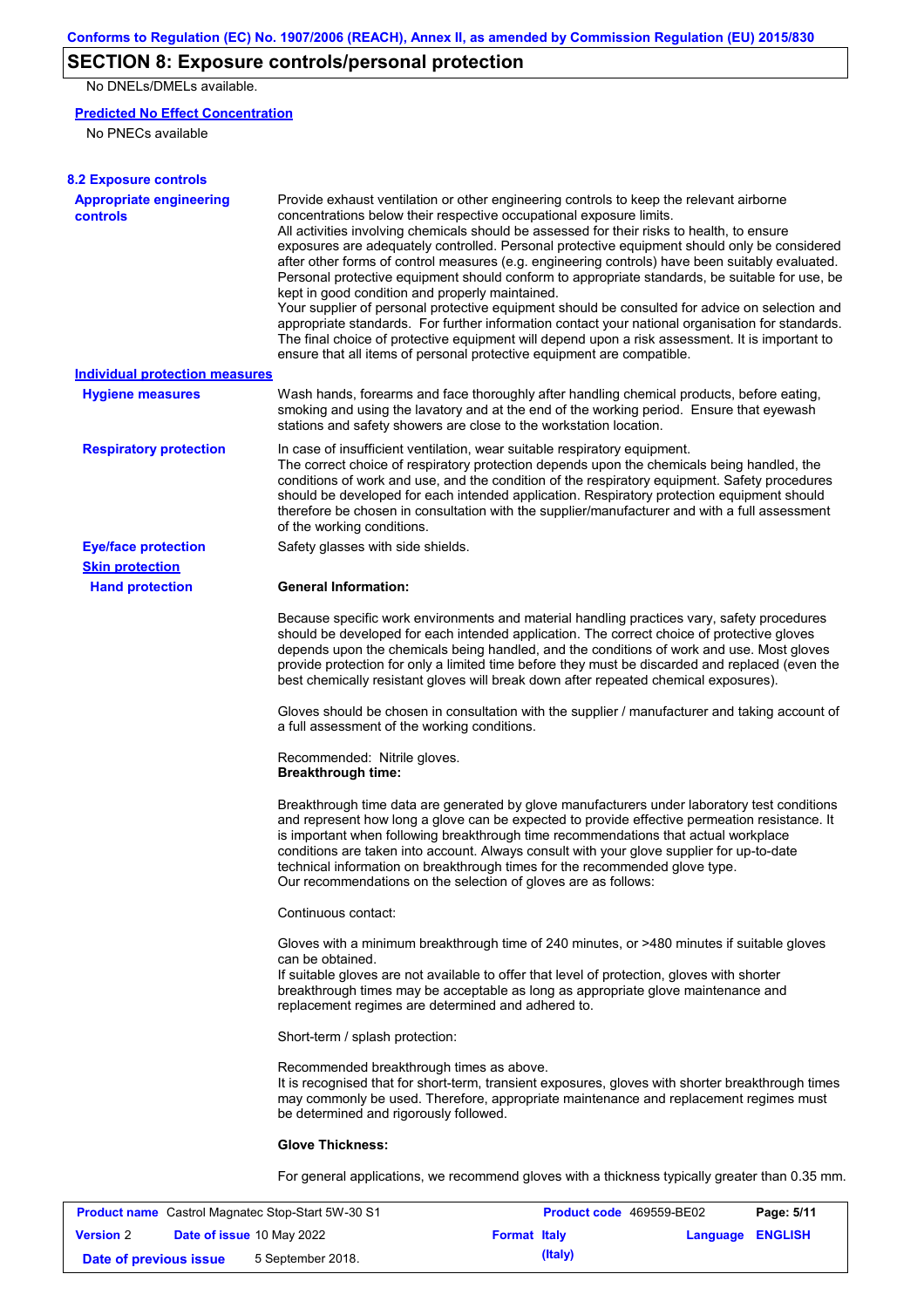# **SECTION 8: Exposure controls/personal protection**

|                                           | It should be emphasised that glove thickness is not necessarily a good predictor of glove<br>resistance to a specific chemical, as the permeation efficiency of the glove will be dependent<br>on the exact composition of the glove material. Therefore, glove selection should also be based<br>on consideration of the task requirements and knowledge of breakthrough times.<br>Glove thickness may also vary depending on the glove manufacturer, the glove type and the<br>glove model. Therefore, the manufacturers' technical data should always be taken into account<br>to ensure selection of the most appropriate glove for the task.                                     |
|-------------------------------------------|---------------------------------------------------------------------------------------------------------------------------------------------------------------------------------------------------------------------------------------------------------------------------------------------------------------------------------------------------------------------------------------------------------------------------------------------------------------------------------------------------------------------------------------------------------------------------------------------------------------------------------------------------------------------------------------|
|                                           | Note: Depending on the activity being conducted, gloves of varying thickness may be required<br>for specific tasks. For example:                                                                                                                                                                                                                                                                                                                                                                                                                                                                                                                                                      |
|                                           | • Thinner gloves (down to 0.1 mm or less) may be required where a high degree of manual<br>dexterity is needed. However, these gloves are only likely to give short duration protection and<br>would normally be just for single use applications, then disposed of.                                                                                                                                                                                                                                                                                                                                                                                                                  |
|                                           | • Thicker gloves (up to 3 mm or more) may be required where there is a mechanical (as well<br>as a chemical) risk i.e. where there is abrasion or puncture potential.                                                                                                                                                                                                                                                                                                                                                                                                                                                                                                                 |
| <b>Skin and body</b>                      | Use of protective clothing is good industrial practice.<br>Personal protective equipment for the body should be selected based on the task being<br>performed and the risks involved and should be approved by a specialist before handling this<br>product.<br>Cotton or polyester/cotton overalls will only provide protection against light superficial<br>contamination that will not soak through to the skin. Overalls should be laundered on a regular<br>basis. When the risk of skin exposure is high (e.g. when cleaning up spillages or if there is a<br>risk of splashing) then chemical resistant aprons and/or impervious chemical suits and boots<br>will be required. |
| <b>Refer to standards:</b>                | Respiratory protection: EN 529<br>Gloves: EN 420, EN 374<br>Eye protection: EN 166<br>Filtering half-mask: EN 149<br>Filtering half-mask with valve: EN 405<br>Half-mask: EN 140 plus filter<br>Full-face mask: EN 136 plus filter<br>Particulate filters: EN 143<br>Gas/combined filters: EN 14387                                                                                                                                                                                                                                                                                                                                                                                   |
| <b>Environmental exposure</b><br>controls | Emissions from ventilation or work process equipment should be checked to ensure they<br>comply with the requirements of environmental protection legislation. In some cases, fume<br>scrubbers, filters or engineering modifications to the process equipment will be necessary to<br>reduce emissions to acceptable levels.                                                                                                                                                                                                                                                                                                                                                         |

## **SECTION 9: Physical and chemical properties**

The conditions of measurement of all properties are at standard temperature and pressure unless otherwise indicated.

#### **9.1 Information on basic physical and chemical properties**

| <b>Appearance</b>                                      |                                              |
|--------------------------------------------------------|----------------------------------------------|
| <b>Physical state</b>                                  | Liquid.                                      |
| <b>Colour</b>                                          | Amber. [Light]                               |
| <b>Odour</b>                                           | Not available.                               |
| <b>Odour threshold</b>                                 | Not available.                               |
| рH                                                     | Mot applicable.                              |
| <b>Melting point/freezing point</b>                    | Not available.                               |
| Initial boiling point and boiling                      | Not available.                               |
| range                                                  |                                              |
| <b>Pour point</b>                                      | -46 $^{\circ}$ C                             |
| <b>Flash point</b>                                     | Closed cup: 209°C (408.2°F) [Pensky-Martens] |
| <b>Evaporation rate</b>                                | Not available.                               |
| <b>Flammability (solid, gas)</b>                       | Not available.                               |
| <b>Upper/lower flammability or</b><br>explosive limits | Not available.                               |
| <b>Vapour pressure</b>                                 | Not available.                               |

| <b>Product name</b> Castrol Magnatec Stop-Start 5W-30 S1 |  |                                  | <b>Product code</b> 469559-BE02 |         | Page: 6/11              |  |
|----------------------------------------------------------|--|----------------------------------|---------------------------------|---------|-------------------------|--|
| <b>Version 2</b>                                         |  | <b>Date of issue 10 May 2022</b> | <b>Format Italy</b>             |         | <b>Language ENGLISH</b> |  |
| Date of previous issue                                   |  | 5 September 2018.                |                                 | (Italy) |                         |  |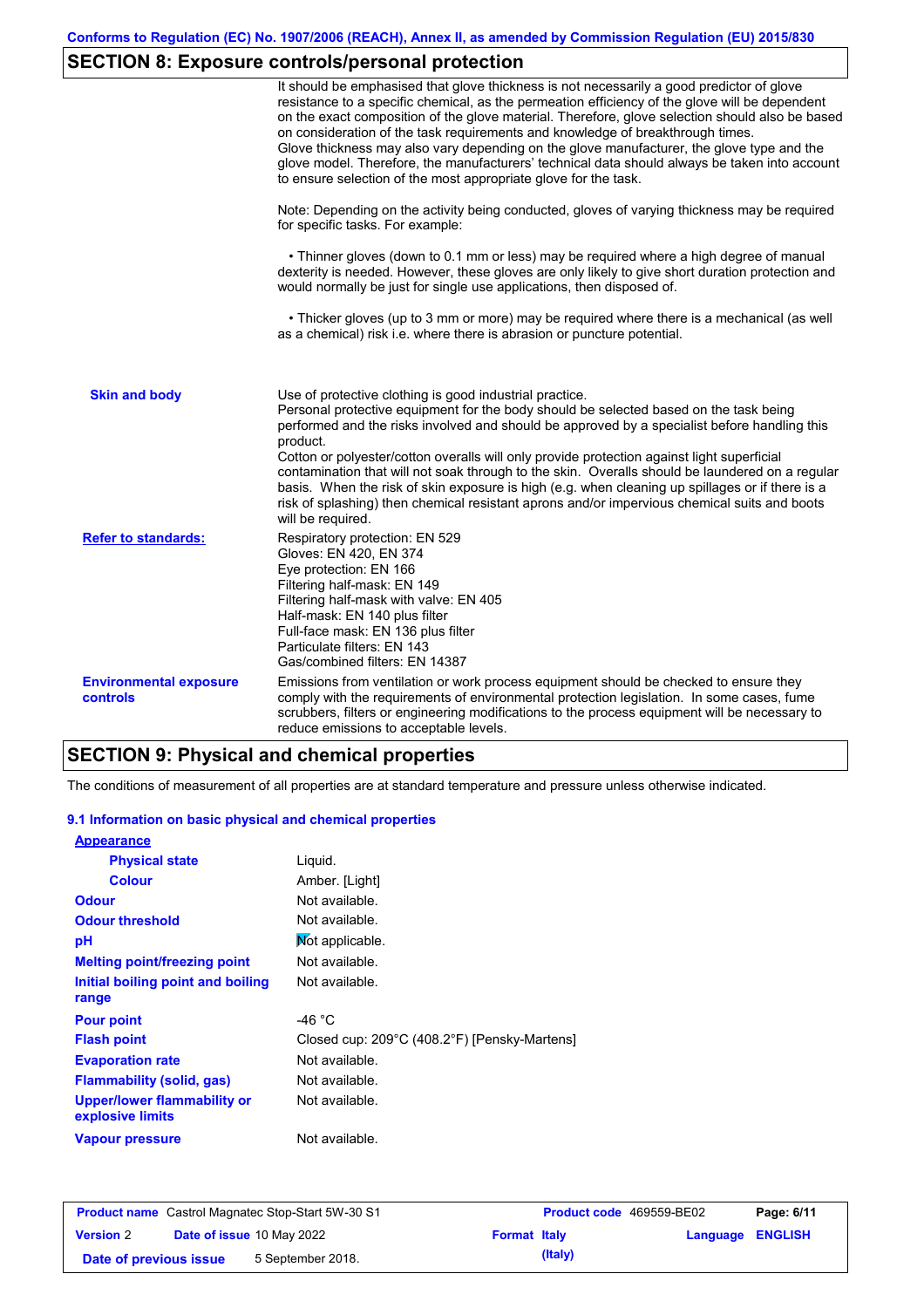# **SECTION 9: Physical and chemical properties**

|                                                                                                                                                                      |                                                                                                                                                                         | Vapour Pressure at 20°C |          |                    | Vapour pressure at 50°C |                |               |  |
|----------------------------------------------------------------------------------------------------------------------------------------------------------------------|-------------------------------------------------------------------------------------------------------------------------------------------------------------------------|-------------------------|----------|--------------------|-------------------------|----------------|---------------|--|
|                                                                                                                                                                      | Ingredient name mm Hg kPa                                                                                                                                               |                         |          | <b>Method</b>      | mm<br>Hg                | kPa            | <b>Method</b> |  |
|                                                                                                                                                                      | Lubricating oils<br>(petroleum), C20-50,<br>hydrotreated neutral oil-<br>based                                                                                          | 0.08                    | < 0.011  | <b>ASTM D 5191</b> |                         |                |               |  |
|                                                                                                                                                                      | Lubricating oils<br>(petroleum), C20-50,<br>hydrotreated neutral oil-<br>based                                                                                          | < 0.08                  | $0.011$  | <b>ASTM D 5191</b> |                         |                |               |  |
|                                                                                                                                                                      | bis(nonylphenyl)amine                                                                                                                                                   | < 0.01                  | < 0.0013 | EU A.4             | 0                       | 0              | EU A.4        |  |
|                                                                                                                                                                      | Distillates (petroleum),<br>solvent-dewaxed<br>heavy paraffinic                                                                                                         | < 0.08                  | < 0.011  | <b>ASTM D 5191</b> |                         |                |               |  |
|                                                                                                                                                                      | Distillates (petroleum),<br>hydrotreated heavy<br>paraffinic                                                                                                            | < 0.08                  | $0.011$  | <b>ASTM D 5191</b> |                         |                |               |  |
| <b>Vapour density</b>                                                                                                                                                | Not available.                                                                                                                                                          |                         |          |                    |                         |                |               |  |
| <b>Relative density</b>                                                                                                                                              | Not available.                                                                                                                                                          |                         |          |                    |                         |                |               |  |
| <b>Density</b>                                                                                                                                                       | <1000 kg/m <sup>3</sup> (<1 g/cm <sup>3</sup> ) at 15 <sup>°</sup> C                                                                                                    |                         |          |                    |                         |                |               |  |
| <b>Solubility(ies)</b>                                                                                                                                               | insoluble in water.                                                                                                                                                     |                         |          |                    |                         |                |               |  |
| <b>Partition coefficient: n-octanol/</b><br>water                                                                                                                    | Mot applicable.                                                                                                                                                         |                         |          |                    |                         |                |               |  |
| <b>Auto-ignition temperature</b>                                                                                                                                     | <b>Ingredient name</b>                                                                                                                                                  |                         | °C       | °F                 |                         | <b>Method</b>  |               |  |
|                                                                                                                                                                      | bis(nonylphenyl)amine                                                                                                                                                   |                         | 440      | 824                |                         | <b>EU A.15</b> |               |  |
| <b>Decomposition temperature</b>                                                                                                                                     | Not available.                                                                                                                                                          |                         |          |                    |                         |                |               |  |
| <b>Viscosity</b>                                                                                                                                                     | Kinematic: 59.9 mm <sup>2</sup> /s (59.9 cSt) at 40 $^{\circ}$ C<br>Kinematic: 10.3 mm <sup>2</sup> /s (10.3 cSt) at 100°C                                              |                         |          |                    |                         |                |               |  |
| <b>Explosive properties</b>                                                                                                                                          | Not available.                                                                                                                                                          |                         |          |                    |                         |                |               |  |
| <b>Oxidising properties</b>                                                                                                                                          | Not available.                                                                                                                                                          |                         |          |                    |                         |                |               |  |
| <b>Particle characteristics</b><br><b>Median particle size</b><br>9.2 Other information<br>No additional information.<br><b>SECTION 10: Stability and reactivity</b> | Mot applicable.                                                                                                                                                         |                         |          |                    |                         |                |               |  |
| <b>10.1 Reactivity</b>                                                                                                                                               | No specific test data available for this product. Refer to Conditions to avoid and Incompatible<br>materials for additional information.                                |                         |          |                    |                         |                |               |  |
| <b>10.2 Chemical stability</b>                                                                                                                                       | The product is stable.                                                                                                                                                  |                         |          |                    |                         |                |               |  |
| 10.3 Possibility of<br>hazardous reactions                                                                                                                           | Under normal conditions of storage and use, hazardous reactions will not occur.<br>Under normal conditions of storage and use, hazardous polymerisation will not occur. |                         |          |                    |                         |                |               |  |
| <b>10.4 Conditions to avoid</b>                                                                                                                                      | Avoid all possible sources of ignition (spark or flame).                                                                                                                |                         |          |                    |                         |                |               |  |
| 10.5 Incompatible materials                                                                                                                                          | Reactive or incompatible with the following materials: oxidising materials.                                                                                             |                         |          |                    |                         |                |               |  |
| <b>10.6 Hazardous</b><br>decomposition products                                                                                                                      | Under normal conditions of storage and use, hazardous decomposition products should not be<br>produced.                                                                 |                         |          |                    |                         |                |               |  |
|                                                                                                                                                                      |                                                                                                                                                                         |                         |          |                    |                         |                |               |  |

| <b>Product name</b> Castrol Magnatec Stop-Start 5W-30 S1 |  |                                  | <b>Product code</b> 469559-BE02 |         | Page: 7/11              |  |
|----------------------------------------------------------|--|----------------------------------|---------------------------------|---------|-------------------------|--|
| <b>Version 2</b>                                         |  | <b>Date of issue 10 May 2022</b> | <b>Format Italy</b>             |         | <b>Language ENGLISH</b> |  |
| Date of previous issue                                   |  | 5 September 2018.                |                                 | (Italy) |                         |  |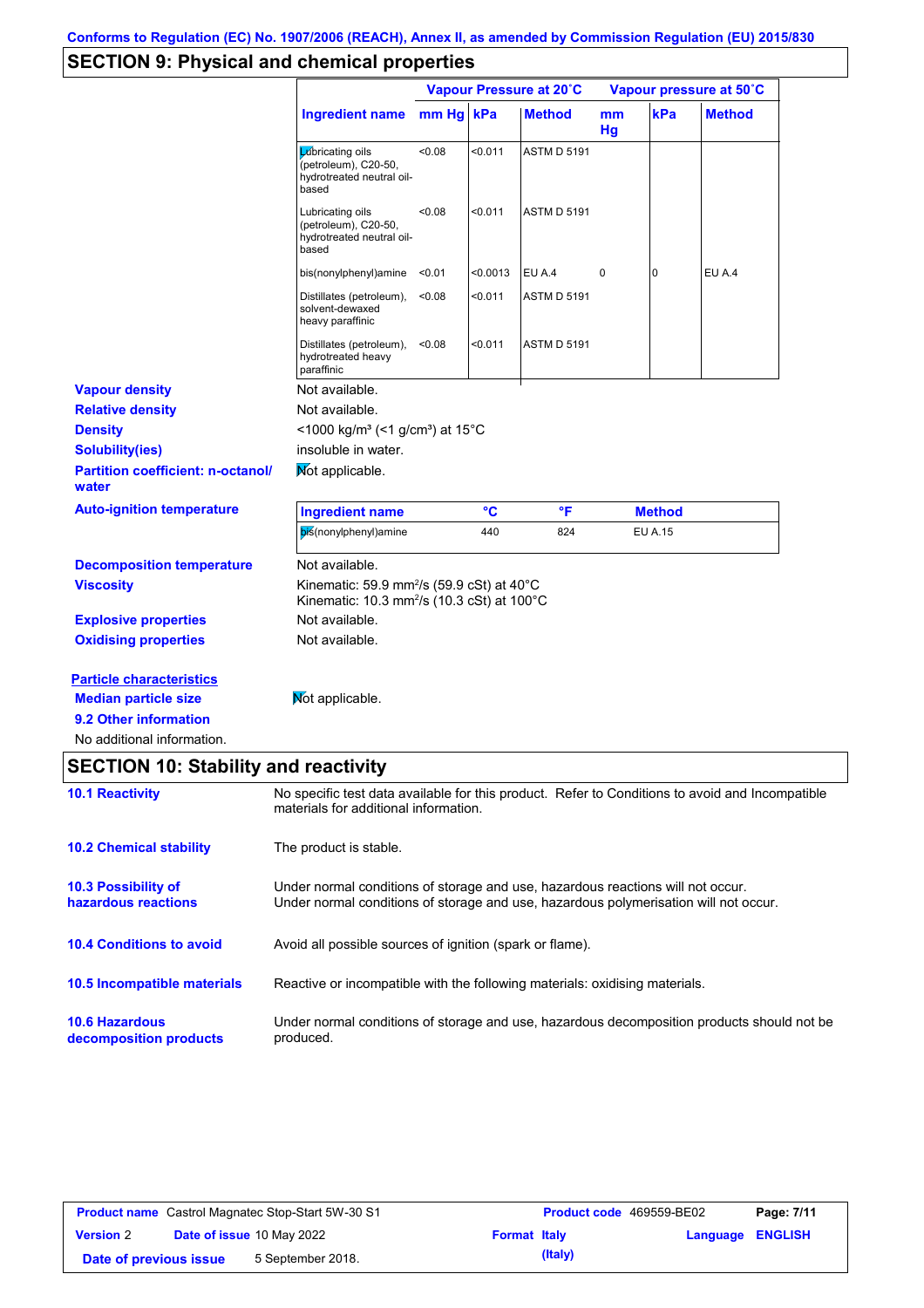## **SECTION 11: Toxicological information**

#### **11.1 Information on toxicological effects**

**Acute toxicity estimates**

| <b>Product/ingredient name</b>                                                             |                                                                                                                                                                                                                                                                                                                                                                                                                 | Oral (mg/<br>kg) | <b>Dermal</b><br>(mq/kg) | <b>Inhalation</b><br>(gases)<br>(ppm) | <b>Inhalation</b><br>(vapours)<br>(mg/l) | <b>Inhalation</b><br>(dusts)<br>and mists)<br>(mg/l) |
|--------------------------------------------------------------------------------------------|-----------------------------------------------------------------------------------------------------------------------------------------------------------------------------------------------------------------------------------------------------------------------------------------------------------------------------------------------------------------------------------------------------------------|------------------|--------------------------|---------------------------------------|------------------------------------------|------------------------------------------------------|
| Long chain alkyl phenol                                                                    |                                                                                                                                                                                                                                                                                                                                                                                                                 | 2500             | N/A                      | N/A                                   | N/A                                      | N/A                                                  |
| <b>Information on likely</b><br>routes of exposure                                         | Routes of entry anticipated: Dermal, Inhalation.                                                                                                                                                                                                                                                                                                                                                                |                  |                          |                                       |                                          |                                                      |
| <b>Potential acute health effects</b>                                                      |                                                                                                                                                                                                                                                                                                                                                                                                                 |                  |                          |                                       |                                          |                                                      |
| <b>Inhalation</b>                                                                          | Exposure to decomposition products may cause a health hazard. Serious effects may be<br>delayed following exposure.                                                                                                                                                                                                                                                                                             |                  |                          |                                       |                                          |                                                      |
| <b>Ingestion</b>                                                                           | No known significant effects or critical hazards.                                                                                                                                                                                                                                                                                                                                                               |                  |                          |                                       |                                          |                                                      |
| <b>Skin contact</b>                                                                        | Defatting to the skin. May cause skin dryness and irritation.                                                                                                                                                                                                                                                                                                                                                   |                  |                          |                                       |                                          |                                                      |
| <b>Eye contact</b>                                                                         | No known significant effects or critical hazards.                                                                                                                                                                                                                                                                                                                                                               |                  |                          |                                       |                                          |                                                      |
| Symptoms related to the physical, chemical and toxicological characteristics               |                                                                                                                                                                                                                                                                                                                                                                                                                 |                  |                          |                                       |                                          |                                                      |
| <b>Inhalation</b>                                                                          | No specific data.                                                                                                                                                                                                                                                                                                                                                                                               |                  |                          |                                       |                                          |                                                      |
| <b>Ingestion</b>                                                                           | No specific data.                                                                                                                                                                                                                                                                                                                                                                                               |                  |                          |                                       |                                          |                                                      |
| <b>Skin contact</b>                                                                        | Adverse symptoms may include the following:<br>irritation<br>dryness<br>cracking                                                                                                                                                                                                                                                                                                                                |                  |                          |                                       |                                          |                                                      |
| <b>Eye contact</b>                                                                         | No specific data.                                                                                                                                                                                                                                                                                                                                                                                               |                  |                          |                                       |                                          |                                                      |
| Delayed and immediate effects as well as chronic effects from short and long-term exposure |                                                                                                                                                                                                                                                                                                                                                                                                                 |                  |                          |                                       |                                          |                                                      |
| <b>Inhalation</b>                                                                          | Overexposure to the inhalation of airborne droplets or aerosols may cause irritation of the<br>respiratory tract.                                                                                                                                                                                                                                                                                               |                  |                          |                                       |                                          |                                                      |
| <b>Ingestion</b>                                                                           | Ingestion of large quantities may cause nausea and diarrhoea.                                                                                                                                                                                                                                                                                                                                                   |                  |                          |                                       |                                          |                                                      |
| <b>Skin contact</b>                                                                        | Prolonged or repeated contact can defat the skin and lead to irritation and/or dermatitis.                                                                                                                                                                                                                                                                                                                      |                  |                          |                                       |                                          |                                                      |
| <b>Eye contact</b>                                                                         | Potential risk of transient stinging or redness if accidental eye contact occurs.                                                                                                                                                                                                                                                                                                                               |                  |                          |                                       |                                          |                                                      |
| <b>Potential chronic health effects</b>                                                    |                                                                                                                                                                                                                                                                                                                                                                                                                 |                  |                          |                                       |                                          |                                                      |
| <b>General</b>                                                                             | <b>USED ENGINE OILS</b><br>Combustion products resulting from the operation of internal combustion engines contaminate<br>engine oils during use. Used engine oil may contain hazardous components which have the<br>potential to cause skin cancer. Frequent or prolonged contact with all types and makes of used<br>engine oil must therefore be avoided and a high standard of personal hygiene maintained. |                  |                          |                                       |                                          |                                                      |
| <b>Carcinogenicity</b>                                                                     | No known significant effects or critical hazards.                                                                                                                                                                                                                                                                                                                                                               |                  |                          |                                       |                                          |                                                      |
| <b>Mutagenicity</b>                                                                        | No known significant effects or critical hazards.                                                                                                                                                                                                                                                                                                                                                               |                  |                          |                                       |                                          |                                                      |
| <b>Developmental effects</b>                                                               | No known significant effects or critical hazards.                                                                                                                                                                                                                                                                                                                                                               |                  |                          |                                       |                                          |                                                      |
| <b>Fertility effects</b>                                                                   | No known significant effects or critical hazards.                                                                                                                                                                                                                                                                                                                                                               |                  |                          |                                       |                                          |                                                      |
|                                                                                            |                                                                                                                                                                                                                                                                                                                                                                                                                 |                  |                          |                                       |                                          |                                                      |

## **SECTION 12: Ecological information**

**12.1 Toxicity Environmental hazards** Not classified as dangerous

#### **12.2 Persistence and degradability**

Expected to be biodegradable.

#### **12.3 Bioaccumulative potential**

This product is not expected to bioaccumulate through food chains in the environment.

| <b>12.4 Mobility in soil</b>                                  |                                                                      |
|---------------------------------------------------------------|----------------------------------------------------------------------|
| <b>Soil/water partition</b><br>coefficient (K <sub>oc</sub> ) | Not available.                                                       |
| <b>Mobility</b>                                               | Spillages may penetrate the soil causing ground water contamination. |

#### **12.5 Results of PBT and vPvB assessment**

Product does not meet the criteria for PBT or vPvB according to Regulation (EC) No. 1907/2006, Annex XIII.

| <b>Product name</b> Castrol Magnatec Stop-Start 5W-30 S1 |  |                                  | Product code 469559-BE02 | Page: 8/11 |                         |  |
|----------------------------------------------------------|--|----------------------------------|--------------------------|------------|-------------------------|--|
| <b>Version 2</b>                                         |  | <b>Date of issue 10 May 2022</b> | <b>Format Italy</b>      |            | <b>Language ENGLISH</b> |  |
| Date of previous issue                                   |  | 5 September 2018.                |                          | (Italy)    |                         |  |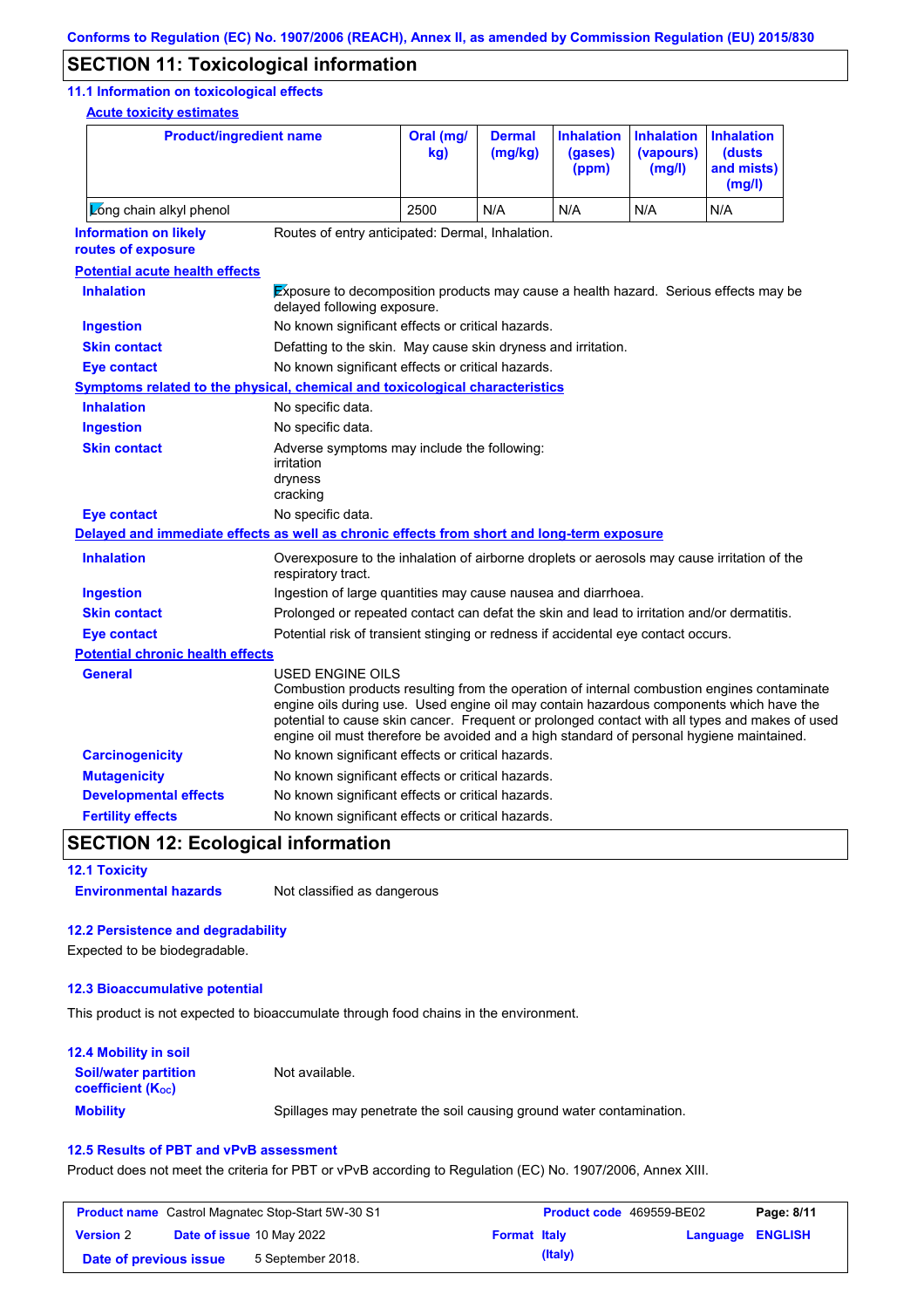## **SECTION 12: Ecological information**

### **12.6 Other adverse effects**

**Other ecological information**

Spills may form a film on water surfaces causing physical damage to organisms. Oxygen transfer could also be impaired.

## **SECTION 13: Disposal considerations**

|  |  | <b>13.1 Waste treatment methods</b> |  |
|--|--|-------------------------------------|--|
|--|--|-------------------------------------|--|

#### **Product**

| <b>Methods of disposal</b> |  |  |  |  |
|----------------------------|--|--|--|--|
|----------------------------|--|--|--|--|

**Hazardous waste** Yes. Where possible, arrange for product to be recycled. Dispose of via an authorised person/ licensed waste disposal contractor in accordance with local regulations.

**European waste catalogue (EWC)**

| Waste code | <b>Waste designation</b>                                         |
|------------|------------------------------------------------------------------|
| 13 02 05*  | Imineral-based non-chlorinated engine, gear and lubricating oils |

However, deviation from the intended use and/or the presence of any potential contaminants may require an alternative waste disposal code to be assigned by the end user.

| <b>Packaging</b>           |                                                                                                                                                                                                                                         |
|----------------------------|-----------------------------------------------------------------------------------------------------------------------------------------------------------------------------------------------------------------------------------------|
| <b>Methods of disposal</b> | Where possible, arrange for product to be recycled. Dispose of via an authorised person/<br>licensed waste disposal contractor in accordance with local regulations.                                                                    |
| <b>Special precautions</b> | This material and its container must be disposed of in a safe way. Empty containers or liners<br>may retain some product residues. Avoid dispersal of spilt material and runoff and contact with<br>soil, waterways, drains and sewers. |
| <b>References</b>          | Commission 2014/955/EU<br>Directive 2008/98/EC                                                                                                                                                                                          |

## **SECTION 14: Transport information**

|                                           | <b>ADR/RID</b> | <b>ADN</b>     | <b>IMDG</b>    | <b>IATA</b>    |  |
|-------------------------------------------|----------------|----------------|----------------|----------------|--|
| 14.1 UN number                            | Not regulated. | Not regulated. | Not regulated. | Not regulated. |  |
| 14.2 UN proper<br>shipping name           |                |                |                |                |  |
| <b>14.3 Transport</b><br>hazard class(es) |                |                |                |                |  |
| <b>14.4 Packing</b><br>group              |                |                |                |                |  |
| 14.5<br><b>Environmental</b><br>hazards   | No.            | No.            | No.            | No.            |  |
| <b>Additional</b><br>information          |                |                |                |                |  |

**14.6 Special precautions for user** Not available.

**14.7 Transport in bulk according to IMO instruments** Not available.

### **SECTION 15: Regulatory information**

**15.1 Safety, health and environmental regulations/legislation specific for the substance or mixture EU Regulation (EC) No. 1907/2006 (REACH)**

#### **Annex XIV - List of substances subject to authorisation**

**Annex XIV**

None of the components are listed.

**Substances of very high concern**

None of the components are listed.

| <b>Product name</b> Castrol Magnatec Stop-Start 5W-30 S1 |  | <b>Product code</b> 469559-BE02 |                     | Page: 9/11 |                         |  |
|----------------------------------------------------------|--|---------------------------------|---------------------|------------|-------------------------|--|
| <b>Version 2</b>                                         |  | Date of issue 10 May 2022       | <b>Format Italy</b> |            | <b>Language ENGLISH</b> |  |
| Date of previous issue                                   |  | 5 September 2018.               |                     | (Italy)    |                         |  |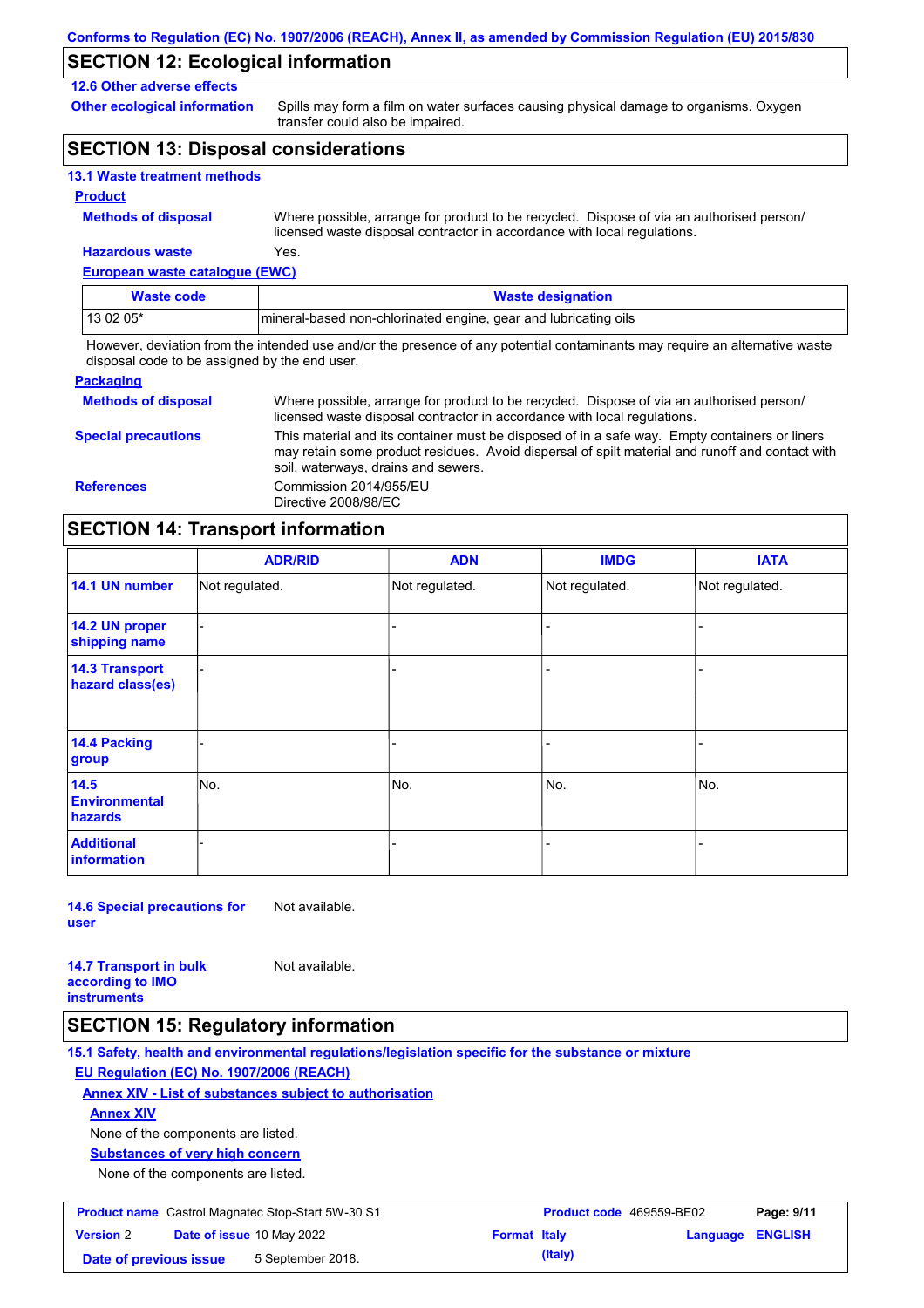# **SECTION 15: Regulatory information**

| EU Regulation (EC) No. 1907/2006 (REACH)                                                                                                                 |                                                                                                                                |
|----------------------------------------------------------------------------------------------------------------------------------------------------------|--------------------------------------------------------------------------------------------------------------------------------|
| <b>Annex XVII - Restrictions</b><br>on the manufacture.<br>placing on the market<br>and use of certain<br>dangerous substances,<br>mixtures and articles | Not applicable.                                                                                                                |
| <b>Other regulations</b>                                                                                                                                 |                                                                                                                                |
| <b>REACH Status</b>                                                                                                                                      | The company, as identified in Section 1, sells this product in the EU in compliance with the<br>current requirements of REACH. |
| <b>United States inventory</b><br>(TSCA 8b)                                                                                                              | All components are active or exempted.                                                                                         |
| <b>Australia inventory (AIIC)</b>                                                                                                                        | All components are listed or exempted.                                                                                         |
| <b>Canada inventory</b>                                                                                                                                  | All components are listed or exempted.                                                                                         |
| <b>China inventory (IECSC)</b>                                                                                                                           | All components are listed or exempted.                                                                                         |
| <b>Japan inventory (CSCL)</b>                                                                                                                            | All components are listed or exempted.                                                                                         |
| <b>Korea inventory (KECI)</b>                                                                                                                            | All components are listed or exempted.                                                                                         |
| <b>Philippines inventory</b><br>(PICCS)                                                                                                                  | At least one component is not listed.                                                                                          |
| <b>Taiwan Chemical</b><br><b>Substances Inventory</b><br>(TCSI)                                                                                          | All components are listed or exempted.                                                                                         |
| Ozone depleting substances (1005/2009/EU)                                                                                                                |                                                                                                                                |
| Not listed.                                                                                                                                              |                                                                                                                                |
| Prior Informed Consent (PIC) (649/2012/EU)<br>Not listed.                                                                                                |                                                                                                                                |
| <b>Persistent Organic Pollutants</b><br>Not listed.                                                                                                      |                                                                                                                                |
| <b>EU - Water framework directive - Priority substances</b><br>Mone of the components are listed.                                                        |                                                                                                                                |
| <b>Seveso Directive</b><br>This product is not controlled under the Seveso Directive.                                                                    |                                                                                                                                |
| <b>15.2 Chemical safety</b>                                                                                                                              | A Chemical Safety Assessment has been carried out for one or more of the substances within                                     |

| assessment |  |
|------------|--|
|            |  |

A Chemical Safety Assessment has been carried out for one or more of the substances within this mixture. A Chemical Safety Assessment has not been carried out for the mixture itself.

## **SECTION 16: Other information**

| <b>Abbreviations and acronyms</b>                        | ADN = European Provisions concerning the International Carriage of Dangerous Goods by<br>Inland Waterway<br>ADR = The European Agreement concerning the International Carriage of Dangerous Goods by<br>Road<br>ATE = Acute Toxicity Estimate<br><b>BCF</b> = Bioconcentration Factor<br>CAS = Chemical Abstracts Service<br>CLP = Classification, Labelling and Packaging Regulation [Regulation (EC) No. 1272/2008]<br>CSA = Chemical Safety Assessment<br>CSR = Chemical Safety Report<br>DMEL = Derived Minimal Effect Level<br>DNEL = Derived No Effect Level<br>EINECS = European Inventory of Existing Commercial chemical Substances<br>ES = Exposure Scenario<br>EUH statement = CLP-specific Hazard statement<br>EWC = European Waste Catalogue<br>GHS = Globally Harmonized System of Classification and Labelling of Chemicals<br>IATA = International Air Transport Association<br>IBC = Intermediate Bulk Container<br><b>IMDG</b> = International Maritime Dangerous Goods |                     |                          |                |
|----------------------------------------------------------|-------------------------------------------------------------------------------------------------------------------------------------------------------------------------------------------------------------------------------------------------------------------------------------------------------------------------------------------------------------------------------------------------------------------------------------------------------------------------------------------------------------------------------------------------------------------------------------------------------------------------------------------------------------------------------------------------------------------------------------------------------------------------------------------------------------------------------------------------------------------------------------------------------------------------------------------------------------------------------------------|---------------------|--------------------------|----------------|
|                                                          | LogPow = logarithm of the octanol/water partition coefficient<br>MARPOL = International Convention for the Prevention of Pollution From Ships, 1973 as<br>modified by the Protocol of 1978. ("Marpol" = marine pollution)<br>OECD = Organisation for Economic Co-operation and Development                                                                                                                                                                                                                                                                                                                                                                                                                                                                                                                                                                                                                                                                                                |                     |                          |                |
| <b>Product name</b> Castrol Magnatec Stop-Start 5W-30 S1 |                                                                                                                                                                                                                                                                                                                                                                                                                                                                                                                                                                                                                                                                                                                                                                                                                                                                                                                                                                                           |                     | Product code 469559-BE02 | Page: 10/11    |
| <b>Version 2</b><br><b>Date of issue 10 May 2022</b>     |                                                                                                                                                                                                                                                                                                                                                                                                                                                                                                                                                                                                                                                                                                                                                                                                                                                                                                                                                                                           | <b>Format Italy</b> | Language                 | <b>ENGLISH</b> |
| Date of previous issue                                   | 5 September 2018.                                                                                                                                                                                                                                                                                                                                                                                                                                                                                                                                                                                                                                                                                                                                                                                                                                                                                                                                                                         | (Italy)             |                          |                |